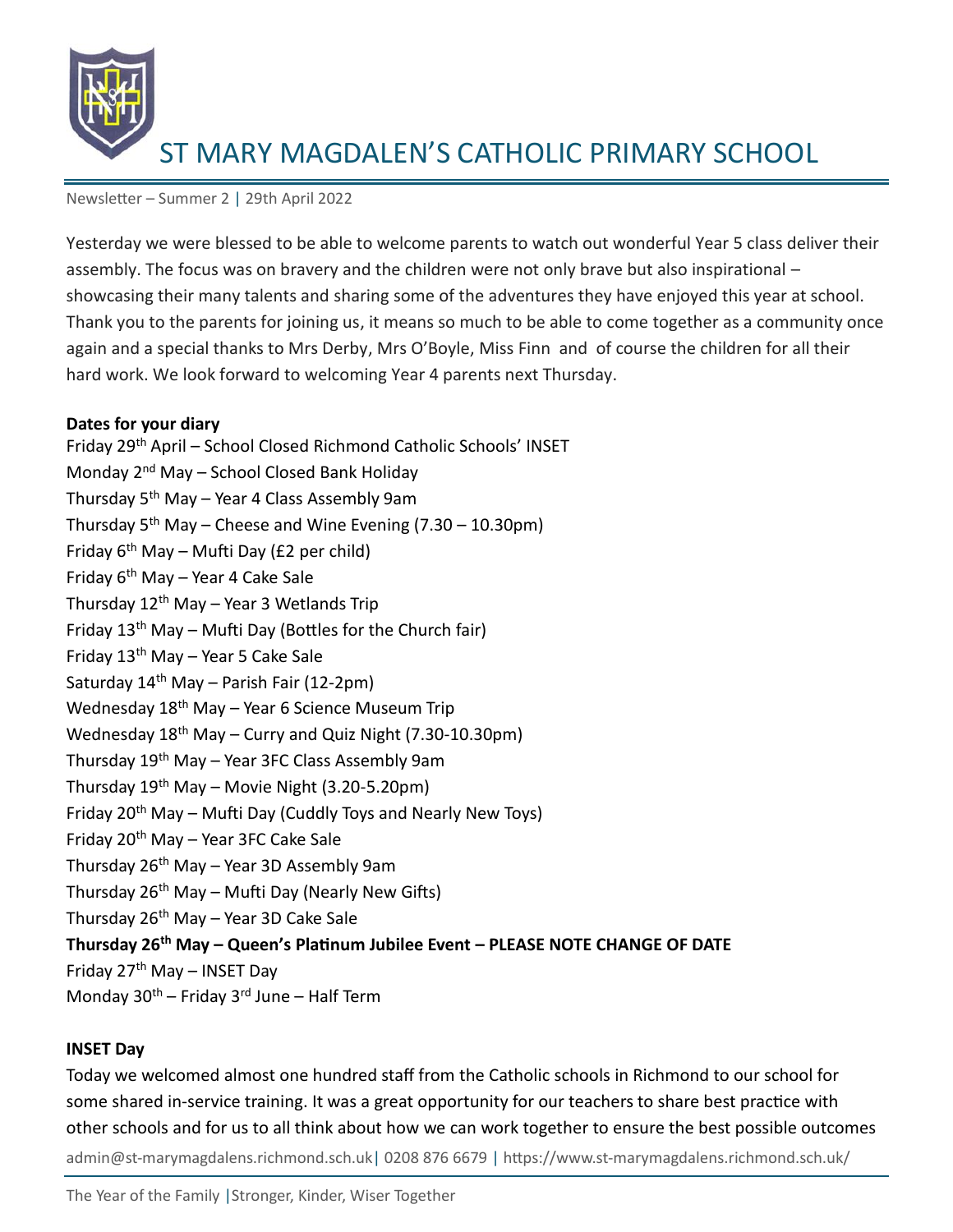for our children. Our focus this year was on Catholic social teaching and how we can live our faiths as one family with a common home. Additional information can be found on the CAFOD website <https://cafod.org.uk/Pray/Catholic-social-teaching>

Some of our teaching staff also undertook phonics training on our systematic synthetic phonics programme, Read Write Inc. It is always useful for staff to be able to work collaboratively on these initiatives and I am very grateful to our parents for supporting us in this. A special thank you also to Mrs O'Gorman, Mrs Barrett and Ms Anderson who have worked incredibly hard in preparation for this training.

# **PTA Meeting**

Thank you to everyone who joined us for the PTA meeting last night. It was great to share our successes so far this year and to make some more exciting plans for the year ahead. We are looking forward to a fabulous family celebration for the Platinum Jubilee and in the hope that more people will be able to attend we have changed the date of this to Thursday 26<sup>th</sup> May and will be running the event after school – more exciting details to follow.

## **Summer Fair**

As you know the summer fair is our biggest fundraiser of the year and, most importantly, it is a great community event. This year's fair will be on Saturday 2<sup>nd</sup> July and we are still looking for volunteers to help us with the preparations. We are particularly interested in help sourcing raffle prizes and arranging entertainment. If you can help please contact Gemma O'Reilly [gmmoreilly9@gmail.com](mailto:gmmoreilly9@gmail.com).

## **Poster Competition Winner!**

As part of the preparations we have been running a summer fair poster competition. All of the entries were incredible and judging was incredibly challenging but we are delighted to announce that the winner is Amelia Wilkes from 3FC. Congratulations Amelia!

## **School Streets**

Thank you to everyone who has been following the new restrictions that are in place as part of the School Streets initiative. This is a great way for us to keep the area around our school safer for our children. A special thanks to Helen Hewitt who has been helping us set up the new scheme and manning the barrier. If you have any time to spare it would be wonderful to welcome some more volunteers so please do contact the school office.



admin@st-marymagdalens.richmond.sch.uk| 0208 876 6679 | https://www.st-marymagdalens.richmond.sch.uk/